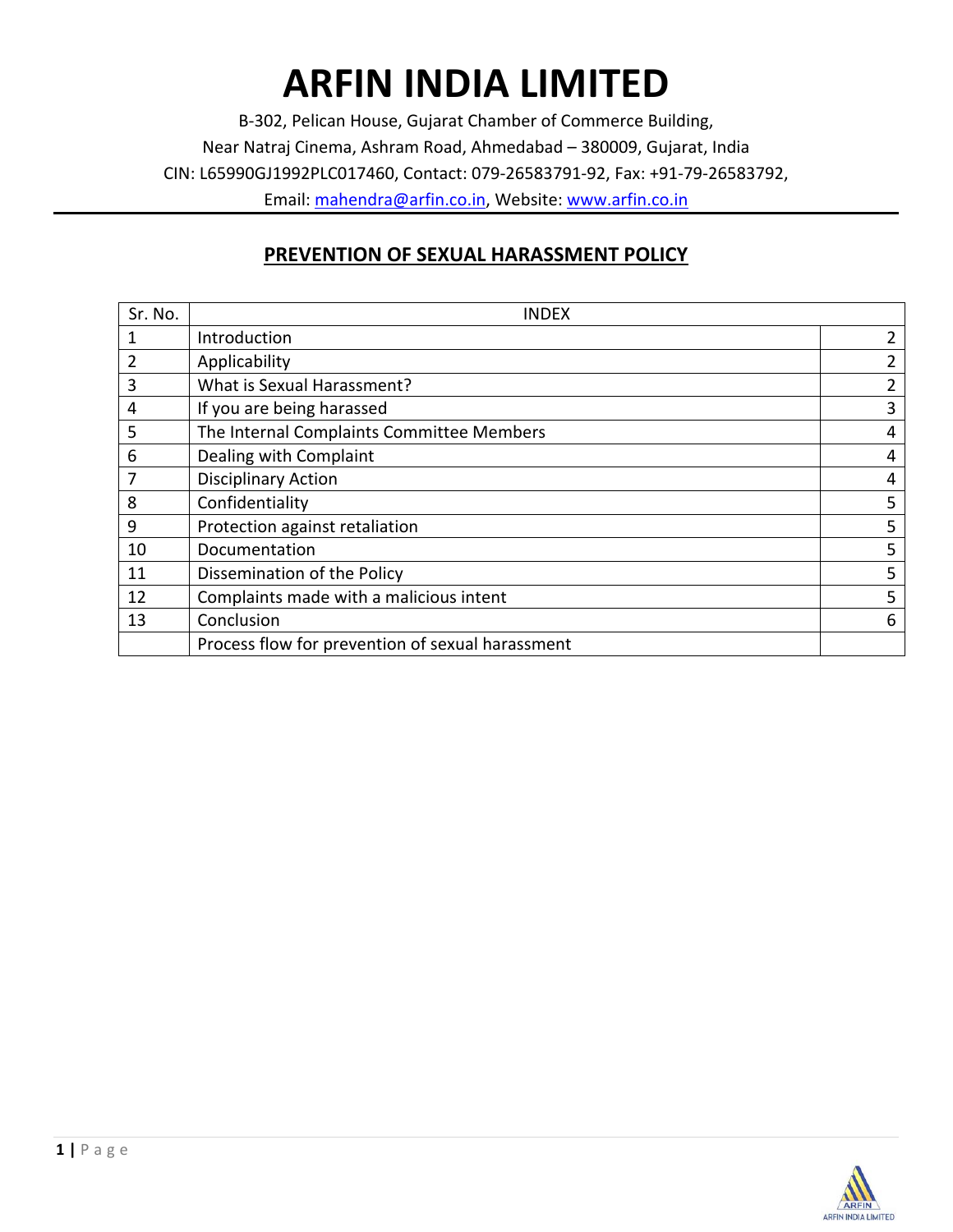## **1. INTRODUCTION**

Arfin's quest for competitive excellence consists of our commitment to lawful and ethical conduct and adhering to Arfin's values. Integrity, honesty and respect for people remain some of our core values.

The company is committed to provide a safe and conducive work environment to its employees and expects them to combine "Expertise with responsibility". Towards this it is essential that each employee deals with their colleagues and third parties with full fairness and respect and realize that his/her behavior will be attributed to the company and can affect its inward and outward reputation.

Under the corporate compliance, harassment of any kind including sexual harassment is forbidden. Every employee has the right to be protected against harassment, regardless of whether the accused considers his or her own behavior to be normal or acceptable and of whether the harassed person has the opportunity to avoid the harassment.

Arfin is committed to provide a work environment free of sexual harassment. Sexual harassment is a form of workplace harassment of a sexual nature that affects the dignity of men and women at work.

The Arfin Sexual Harassment Policy has been formed to prohibit, prevent or deter the commission of acts of sexual harassment at workplace and to provide the procedure for the redressal of complaints pertaining to sexual harassment and to comply the provisions of The Sexual Harassment of Women at Workplace (Prevention, Prohibition and Redressal) Act, 2013 and Rules framed thereunder being The Sexual Harassment of Women at Workplace (hereinafter referred to as "Act").

## **2. APPLICABILITY**

This policy applies to all the employees, workers and trainees (whether in the office premises or outside while on assignment) of the Arfin.

Where sexual harassment occurs to Arfin employee as a result of an act by a third party or outsider while on official duty, Arfin will take all necessary and reasonable steps to assist the affected person in terms of support and preventive action.

## **3. WHAT IS SEXUAL HARASSMENT?**

Sexual Harassment includes such unwelcome sexually determined behavior, as physical contacts and advances, sexually coloured remarks, showing pornography and sexual demands whether by words, gestures or actions. Such conduct can be humiliating and may constitute a health and safety problem. It is discriminatory when the complainant has reasonable grounds to believe that his or her objection would disadvantage them in connection with employment, including recruiting or promotion or when it creates a hostile working environment.

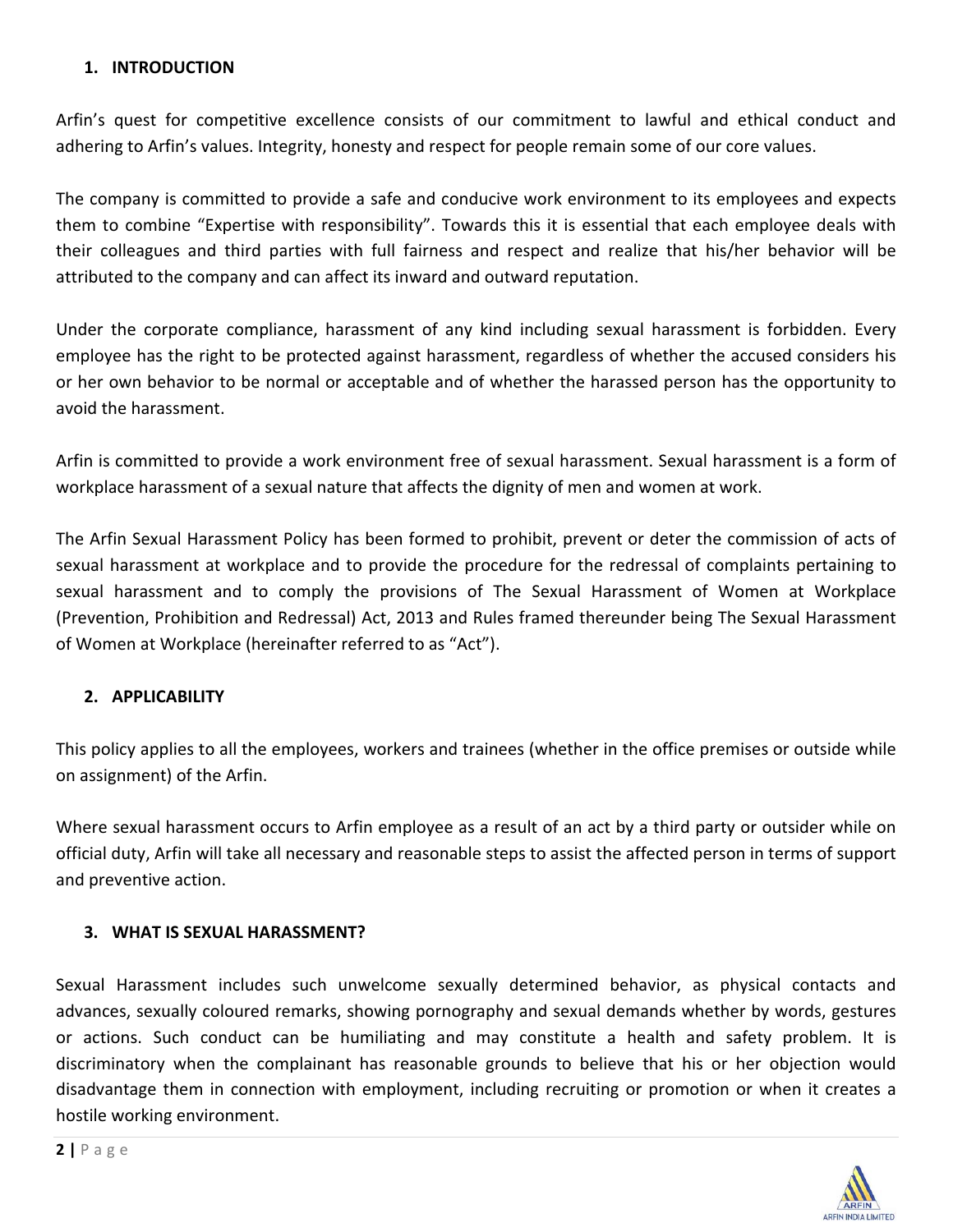Sexual harassment includes such unwelcome sexually determined behavior (whether directly or by implication) as:

- Physical contact and advances;
- A demand or request for sexual favours;
- Sexually coloured remarks;
- Showing pornography;
- Any other unwelcome physical, verbal or non-verbal conduct or sexual nature.

Sexual harassment is emotionally abusive and creates an unhealthy, unproductive atmosphere at the workplace. Sexual harassment cases can be classified into two categories – quid pro quo and creation of a hostile working environment.

(In the area of sexual harassment, quid pro quo describes a form of sexual blackmail. Quid pro quo sexual harassment is the conditioning of employment benefits on an employee's sub-mission to unwelcome sexual conduct.)

(a) Under the quid pro quo (meaning this for that) form of harassment, a person or authority usually the superior of the victim, demands sexual favours for getting or keeping a job benefit and threatens to fire the employee if the conditions are not met.

(b) A hostile work environment arises when a co-worker or supervisor creates a work environment through verbal or physical conduct that interferes with another co-worker's job performance or creates the workplace atmosphere which is intimidating, hostile, offensive or humiliating and experienced as an attack on personal dignity. For example an employee tells offensive jokes. No person shall indulge or caused to be indulged under instructions from superior in sexual harassment of co-workers.

However, an employee who is sexually harassed can complain about the same even if there is no adverse job consequence.

## **4. IF YOU ARE BEING HARASSED:**

(a) Tell the accused that his/her behavior is unwelcome and ask him/her to stop.

(b) Keep a record of incidents (dates, times, locations, possible witness, what happened, your response). It is not mandatory to have a record of events to file a complaint, but a record can strengthen your case and help you remember the details over time, in case the complaint is not filed immediately.

(c) File a complaint as soon as possible. If, after asking the accused to stop his/her behavior, the harassment continues, report the abuse to the Internal Complaints Committee ('ICC') formed for this purpose.

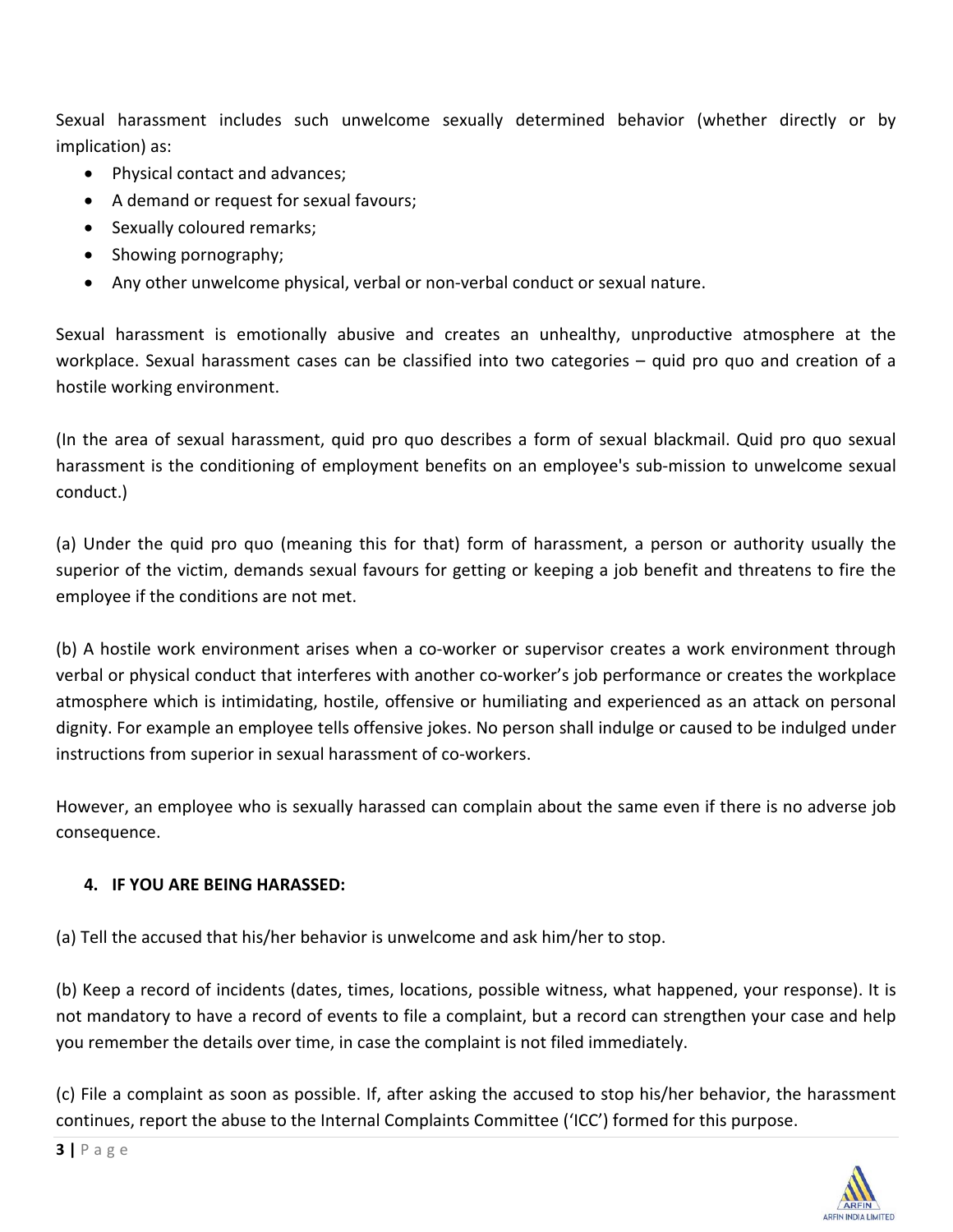## **5. INTERNAL COMPLAINTS COMMITTEE (ICC) MEMBERS**

| SR. NO. | <b>POSITION IN COMMITTEE</b><br><b>NAME OF THE MEMBER</b> |                          |
|---------|-----------------------------------------------------------|--------------------------|
|         | Pushpaben M. Shah                                         | <b>Presiding Officer</b> |
|         | Rani J. Shah                                              | Member                   |
|         | Ashit Shah                                                | Member                   |
| 4       | Pooja Shah                                                | Member                   |

## **6. DEALING WITH THE COMPLAINT**

- It is the obligation of all employees to report sexual harassment experienced by them personally. A concerned co‐worker may also inform the ICC of any instance or behavior or sexual harassment by a co‐worker towards another employee.
- The concerned employee shall give his complaint in writing to the Presiding Officer of the Committee giving details of the incident within a week of its occurrence.
- Once the complaint is received, it will be kept strictly confidential.
- The person accused will be informed that a complaint has been filed against him/her and no unfair acts of retaliation or unethical action will be tolerated.
- The Committee shall ensure that a fair and just investigation is undertaken immediately.
- Both the complainant and the alleged accused initially will be questioned separately with a view to ascertain the veracity of their contentions. If required, the person who has been named as a witness will need to provide the necessary information to assist in resolving the matter satisfactorily.
- The ICC after receipt of the Complaints, conduct enquires, handle, deal with the complaints, call for written explanation, call upon and examine any/all witnesses mentioned by the complainant and accused, initiate corrective actions, resolve the disputes, lodge complaints with appropriate authorities and to initiate all action and to do all acts and things under the provisions of Sexual Harassment of Women at Workplace (Prevention, Prohibition and Redressal) Act, 2013 and Rules framed there under read with Indian Penal Code, 1860, Code of Criminal Procedure 1973 and all other Acts / Rules / Regulations as may be applicable from time to time.
- The complainant and the accused shall be informed of the outcome of the investigation. The investigation shall be completed within 3 months of the receipt of harassed as claimed the accused will be disciplined accordingly.
- The victim of sexual harassment has the option to seek transfer of the accused or his/her own transfer.

## **7. DISCIPLINARY ACTION**

Where any misconduct is found by the Committee, appropriate disciplinary action shall be taken against the accused. Disciplinary action may include transfer, withholding promotion, suspension or even dismissal. This action shall be in addition to any legal recourse sought by the Complainant.

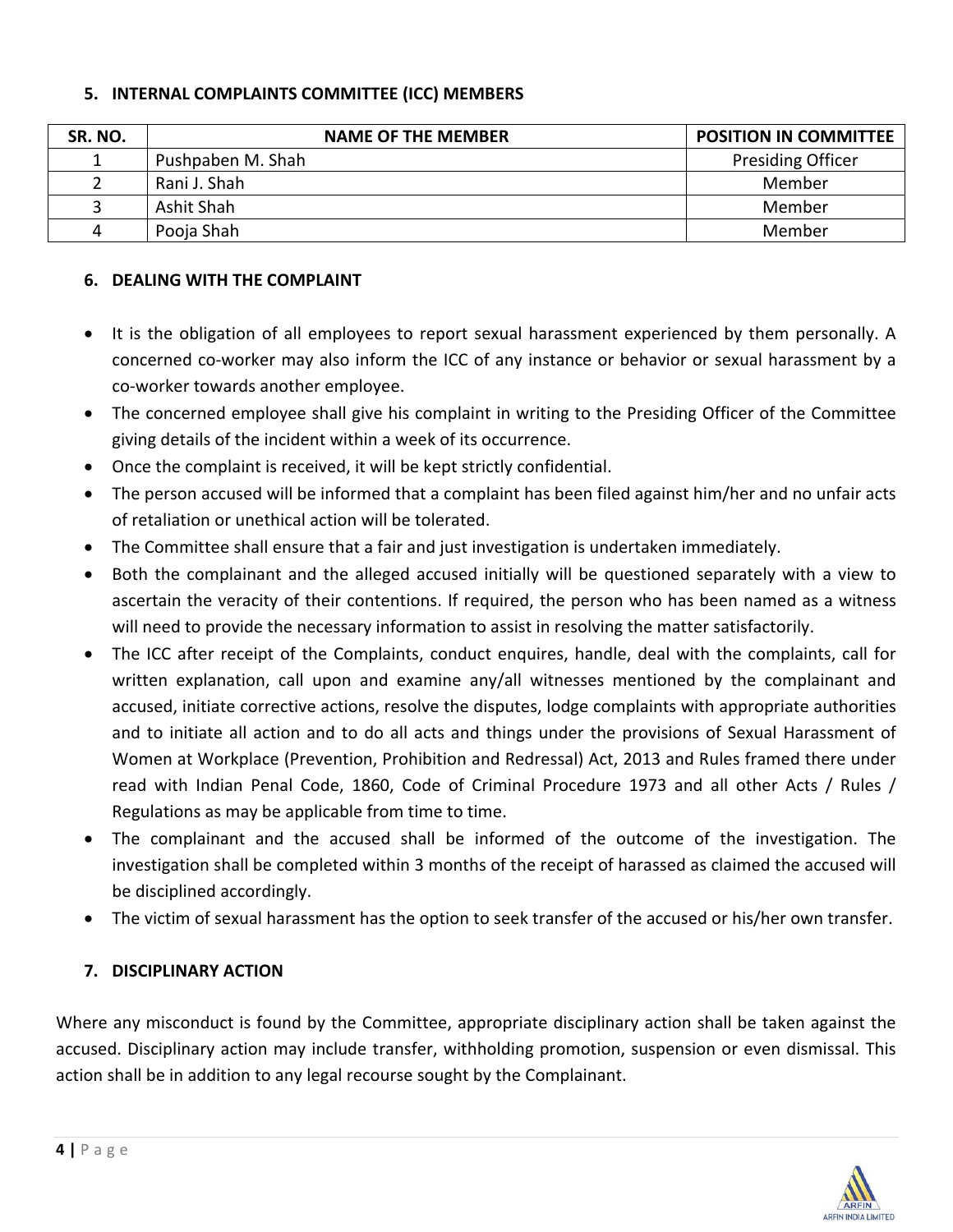#### **8. CONFIDENTIALITY**

All information received shall be kept confidential. Any person (including witnesses) who breaches confidentiality shall be subject to disciplinary action.

#### **9. PROTECTION AGAINST RETALIATION**

Regardless of the outcome of the complaint made in good faith, the employee lodging the complaint and any person providing information or any witness, will be protected from any form of retaliation. While dealing with complaints of sexual harassment, the Committee shall ensure that the Complainant or the witness are not victimized or discriminated against by the accursed. Any unwarranted pressures, retaliatory or any other type of unethical behavior from the accused against the complainant while the investigation is in progress should be reported by the complainant to the Complaints Committee as soon as possible. Disciplinary action will be taken by the Complaints Committee against any such complaints which are found genuine.

#### **10. DOCUMENTATION**

The Committee shall keep complete and accurate documentation of the complaint, its investigation and the resolution thereof. The incident would be documented in both the complainant's and the accused's files with the full report of the Complaints Committee.

#### **11. DISSEMINATION OF THE POLICY**

A copy of this policy shall be circulated amongst all the employees of the Company. Further, a copy of the Policy would be uploaded in the website www.arfin.co.in.

#### **12. COMPLAINTS MADE WITH A MALICIOUS INTENT**

This policy has been evolved as a tool to ensure that in the interest of justice and fair play, our employees have as forum to approach in the event of instances of sexual harassment. However, if on investigation it is revealed that the complaint was made with a malicious intent and with the motive of maligning the concerned individual / tarnishing his / her image in the company and to settle personal / professional scores, strict action will be taken against the complainant. The employees who are victims of sexual harassment may in addition to the above, seek legal remedies as may be provided under the various laws for the time being in force.

#### **13. CONCLUSION**

In conclusion, the Company reiterates its commitment to provide its women employees, a workplace free from harassment / discrimination and where every employee is treated with dignity and respect.